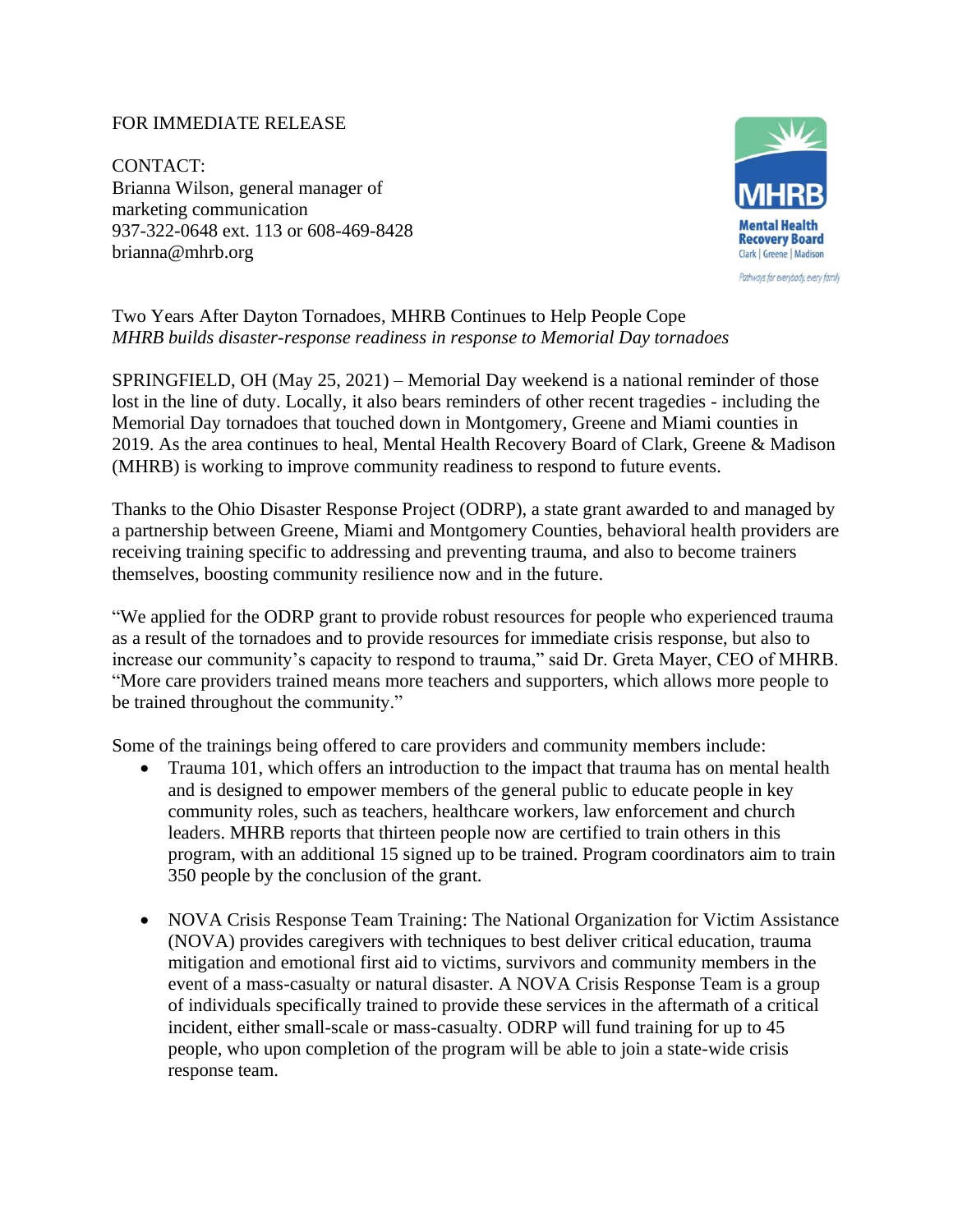• Mental Health First Aid (MHFA): The ODRP grant is also allowing for 25 behavioral health providers to become certified Mental Health First Aid trainers. MHFA uses evidence-based models to identify and intervene when someone is experiencing a mental health crisis. Like other first aid skills, such as CPR or the Heimlich Maneuver, MHFA gives anyone the skills to help in an emergency until professional help can be found.

MHRB offers these trainings regularly and provides free customized trainings for businesses. The ODRP grant, however, gives the region a much-needed jumpstart on building capacity in preparation for future disasters and traumatic events.

"These trainings are fairly well-known, mainstream programs, but they're also cost-prohibitive and time-consuming. It can cost a mental health provider thousands of dollars to get certified, so imagine how difficult it would be to get this training as a volunteer. This opportunity through the Ohio Disaster Response Project makes critical mental health and trauma services more accessible to more people," said Carolyn Wright, assistant director of treatment and support at MHRB. "And because it's a collaborative grant, it has provided opportunity for cross-training and collaboration with our neighbors. In 2019, everyone came together to support the affected community. That's what we want the outcome to be – we want people to feel prepared to respond to where the need is."

Most of the trainings offered this summer still have registration slots available. To sign up or learn more, visit the MHRB website at www.mhrb.org/events-training.

While regional agencies push to build trauma-support infrastructure in the region, Wright recognized that people who have experienced loss still need immediate support, especially on memorial weekends. She offered the following suggestions to help cope:

- 1. **Expect to have emotions arise**. "I've been a therapist the bulk of my career. Whenever we're approaching milestones of loss, I think it's important to just expect to have feelings. There's no right or wrong way. Grief and loss feel different and look different for every person. Normalize the messy feelings. Let it happen," said Wright.
- 2. **Be kind to yourself**. "Give yourself space to rest and ask for help," said Wright. "Do something nice for yourself, take the day off and do something fun."
- 3. **Find a way to mark the day**. "Whether it's spending time with a loved one, writing a letter or volunteering, have an active plan to do something for that day. A lot of us try to avoid thinking about it and then it's here and we don't have a plan to deal with the feelings that come up," said Wright.

Most importantly, said Wright, is to acknowledge the feelings that come up.

"We think if we don't feel good there's something wrong. But sometimes not feeling good is the best feeling because these things are tough and we're not going to feel great. Expect to feel some sort of way about this milestone, but also have a plan of how you want to acknowledge the day. It doesn't have to be written down. The important thing is to just normalize that what happened was not normal and you're not going to feel normal," she said.